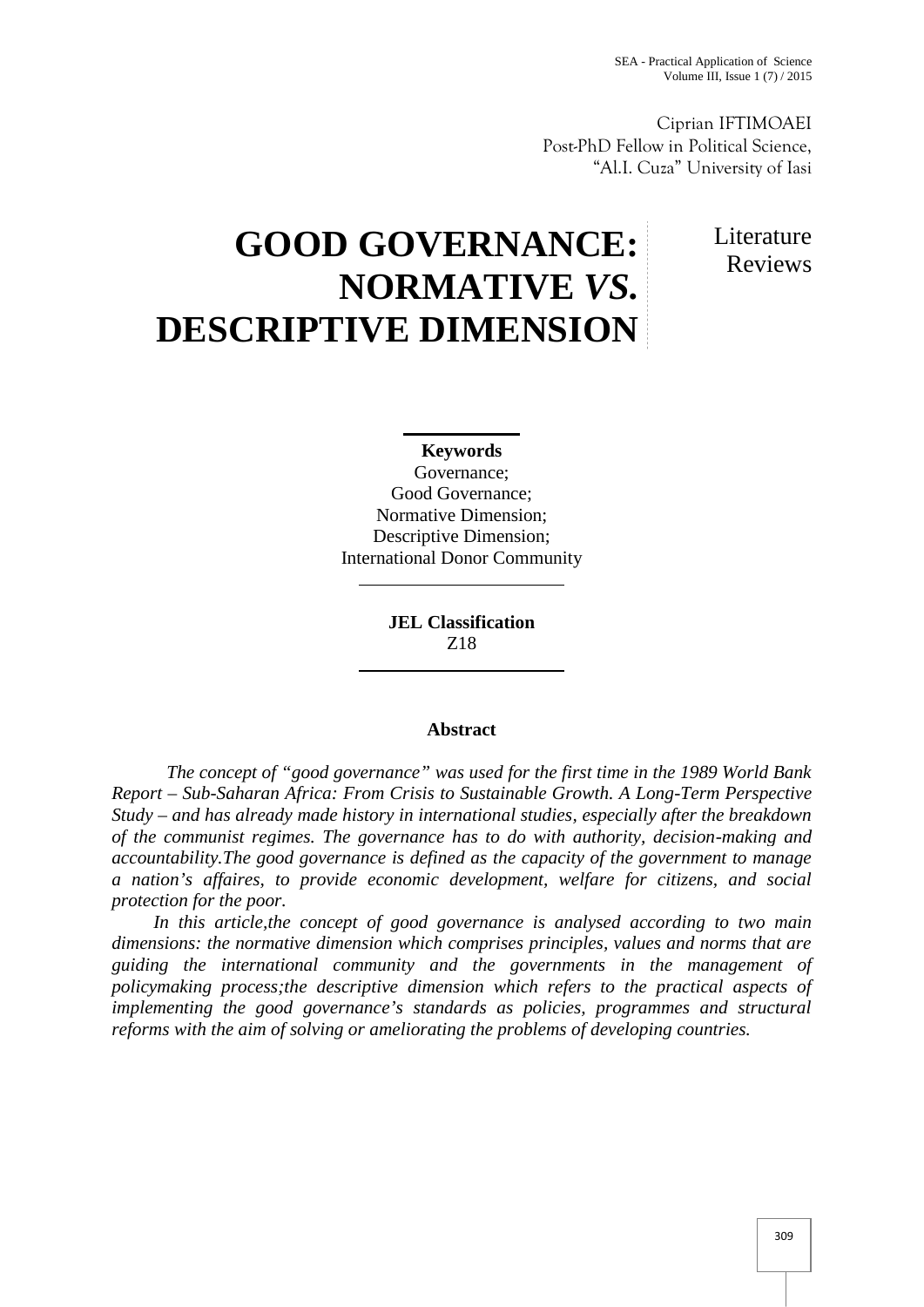#### **Introduction**

In everyday language, the term governance is associated with the government, the functioning of the executive branches and their bureaucracies. Governance means more than just a "government". It has to do with the relations between the government and the governed or, in other words, between state and society.

In the Report of the Commission on Global Governance – *Our Global Neighbourhood*  $(1995)$  – governance is defined as "The sum of the many ways individuals and institutions, public and private, manage their common affairs. It is a continuous process through which conflicting or diverse interests may be accommodated and co operative action may be taken. It includes formal institutions and regimes empowered to enforce compliance, as well as informal arrangements that people and institutions either have agreed on or perceived to be in their interest" (Henry, 1996).

Good governance refers to the state capacity to produce economic growth and welfare for the citizens, to protect the human rights and all liberties, to develop policies and administrative mechanisms through which the vulnerable are beneficiaries of social protection measures.

Speaking about this issues, Kofi Annan, Secretary-General of the United Nations, said that "Good Governance is perhaps the single most important factor in eradicating poverty and promoting development".

#### **The concept of good governance**

One of the most important steps in every social science research is to clarify the meaning of concepts used in defining problem which is analysed – good governance, in this case. One of the most quoted works dedicated to the analysis of concepts in social sciences written by Carl G. Hempel (1952) distinguishes three types of definitions: 1) the ostensive definition which does not need words to explain a concept, but simply indicate the "object in study" in the immediate reality (e.g. governance); 2) the nominal definition which appeals to other terms to clarify the meaning of a concept (e.g. good governance); 3) the operational definition, which refers to the translation of concepts in "observable events" or in their operational dimensions, variables, indices and indicators (Oscar Hoffman, 1977).

The operationalising of concepts is an eurrent approach that transfers the researcher's concern to the subject, from theoretical to empirical dimension (concrete, observable, measurable). Paul F. Lazarsfeld built a path "from concepts to empirical indicators" in a sequence of four main steps: 1) imaging representation of the concept; 2) analysis of "components" concept or "dimensions"; 3) selection of indicators which are describing

observable characteristics or variations of each analysed component; 4) synthesis of the indicators.

The concept of good governance is operationalisingin two main dimensions: 1) the normative dimension which comprises principles, values and norms that are guiding the international community or the government in the management of policymaking on different levels (supranational, national, and local) and 2) the descriptive dimension which refers to the practical aspects of implementing the good governance's standards as policies, programmes and other kinds of political, social and economic reforms with the purpose of solving or ameliorating the problems of developing countries.

## **The Normative Dimension of Good Governance**

The normative dimension – principles, norms, and values – plays an important role both in international relations and in internal affairs of state. How normative dimension matters is highly debated among social scientists, lawyers, policymakers and international experts. By explaining the conceptual differences on norms, one can emphasize their distinct impact on the substance of governance (Wiener, 2007, p. 47).

Paraphrasing Antje Wiener, we may consider that by highlighting the normative dimension of good governance we can go into the substance of governance no matter what level of its actions is: global, national, or local. According to Peter Katzenstein, a much known scholar in international relations, by using the normative dimension you can "describe collective expectation for the proper behaviour of actors with a given identity" (Katzenstein, 1996, p. 5). In addition, norms are considered as "spontaneously evolving, as social practice; consciously promoted, as political strategies to further specific interests; deliberately negotiated, as a mechanism for conflict management or as a combination, mixing these three types" (*ibidem*, p. 21).

Good governance has a deeper normative implication which refers to some ethical principles, norms and values. This section is aiming to describe the key principles of good governance, their theoretical foundations, how these principles contribute to enhance the quality of governance in developing countries, and how might we use these principles as a quality standards in assessing the current social, economic, and political social, economic, and performances of a particular country.

Defining normative dimension of good governance is not an easy task. A starting point can be provided by the classification of key principles of good governance according to four major domains of activity: 1) international donor community and its institutions (Word Bank, International Monetary Fund, United Nations Development Programme, Organisation for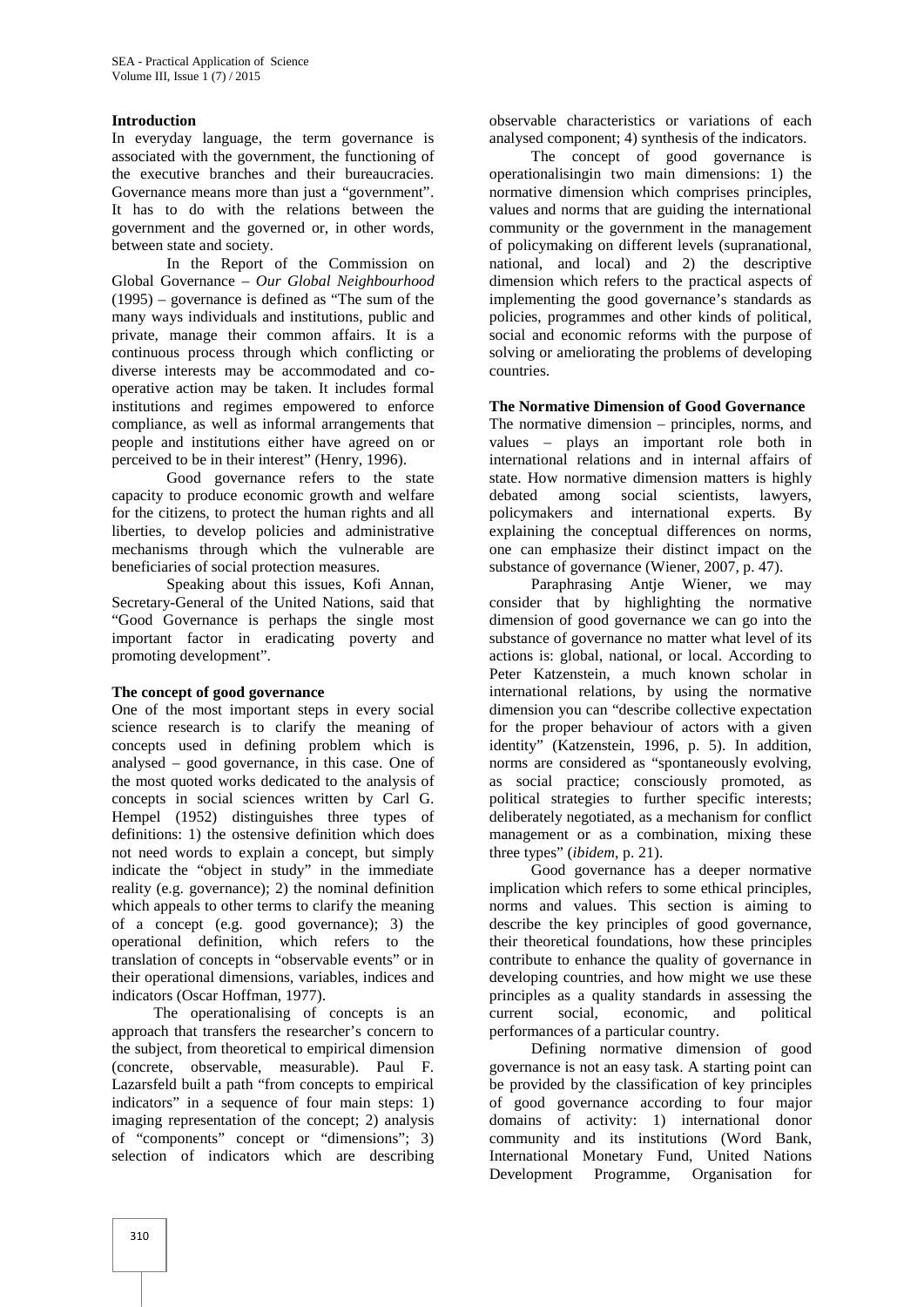Economic Co-operation and Development); 2) public sector represented by government and its branches (regional and local public administration); 3) private sector with the world of businesses and multinational corporations; 4) civil society with the voices of NGOs, professional associations and interest groups.

### **The Key Principles of Good Governance**

United Nations Development Programme (UNDP) in its report about *Governance and Sustainable Human Development* (1997) enunciates a set of principles that, with a few variations is shared by the other agencies of the international donor community. The UNDP Report formulates five key principles which have a universal recognitionnowadays. These principles refer not only to the results of exercise of power but the way in which power is exercised (Graham *et. al*, 2003, p. 3).

The first principle is "Legitimacy and Voice" and means that all the people, without any differentiation, should have provided the conditions – freedom of expression and association – to be able to participate critically and constructively in the decision-making process of the public institutions. According to this principle, good governance accommodates different interests, mediates between citizens and institutions to establish a social dialog and a consensual approach which is in the best interest for everyone.

The second principle is "Strategic Vision" which supposes that ruling elites, leaders and the public have a long-term perspective about the social and economic aspects of the societal development. Strategic vision or "Direction" has to be a plausible explanation on the historical, cultural and social complexities of human development.

The third principle refers to the performance of the institutions to serve the public interests and to produce quality services for the citizen who wants to access them. Institutional performances involve the fulfilment of the following three conditionalities: 1) responsiveness – the institutions try to serve all stakeholders; 2) effectiveness – institutional processes produce results the meet the needs; 3) efficiency – institutions and policymakers are trying the best use of resources.

The forth principle is about "Accountability" of the policymakers, leaders and elites in the policymaking process both to the public and stakeholders. Accountability implies transparency of the policymaking which means the free flow of information, openness to all people concerned on it, providing enough information to understand and to monitor the decisions.

The fifth principle is "Fairness" which is based on equity – all men and women have equal opportunities to improve or to maintain their well being, the community life standard. Also, fairness

is conditioned by the functioning of rule of law which means legal framework to protect the human rights and liberties, to prevent and to punish all the citizens who are trying to break the law.

Of the above five principle, "Legitimacy and Voice" and "Fairness" have embedded in the United Nations Universal Declaration of Human Rights (1948) and its half a century of accomplishments in this field of activity (*ibidem*, p. 4). Those five principles of good governance are shared by the other institutions and agencies from the international donor community and influence the implementing of good governance's standards in other areas of activity.

**The Government and Issue of Good Governance**

The government and its administrative branches must have serious concerns about the quality and the cost of public services delivered to the citizens taking into account the fact that those are taxpayers. In the consolidated democracies like Western countries there is a principle that says that taxpayers are entitled to receive quality public services. Good governance comprehends itself all sections of governance and all administrative levels of society – national, regional, and local levels. In this respect, good governance supposes the following actions:

- Developing the capacity and capability of the governing body to be effective;
- Establishing legitimacy of government and governance and promoting credibility of public institutions;
- Ensuring the accountability of political elites according to the public expectations;
- Removal of arbitrariness in the exercise of authority;
- Providing accessibility and feedback toward mass-media requests of information;
- Eradicating of corruption to re-establish the credibility of government and its administrative branches;
- Promoting ethics within public institutions and demonstrating the principles of good governance through attitudes and behaviours;
- Improving productivity among public servants;
- Enhancing responsiveness of public administration;
- Using cost-benefit analysis, cost-results analysis, and risk analysis in formulation and assessing the quality of the public services;
- Using IT&C base services to improve the accessibility of public as an interface between government and citizens and to increase the satisfaction toward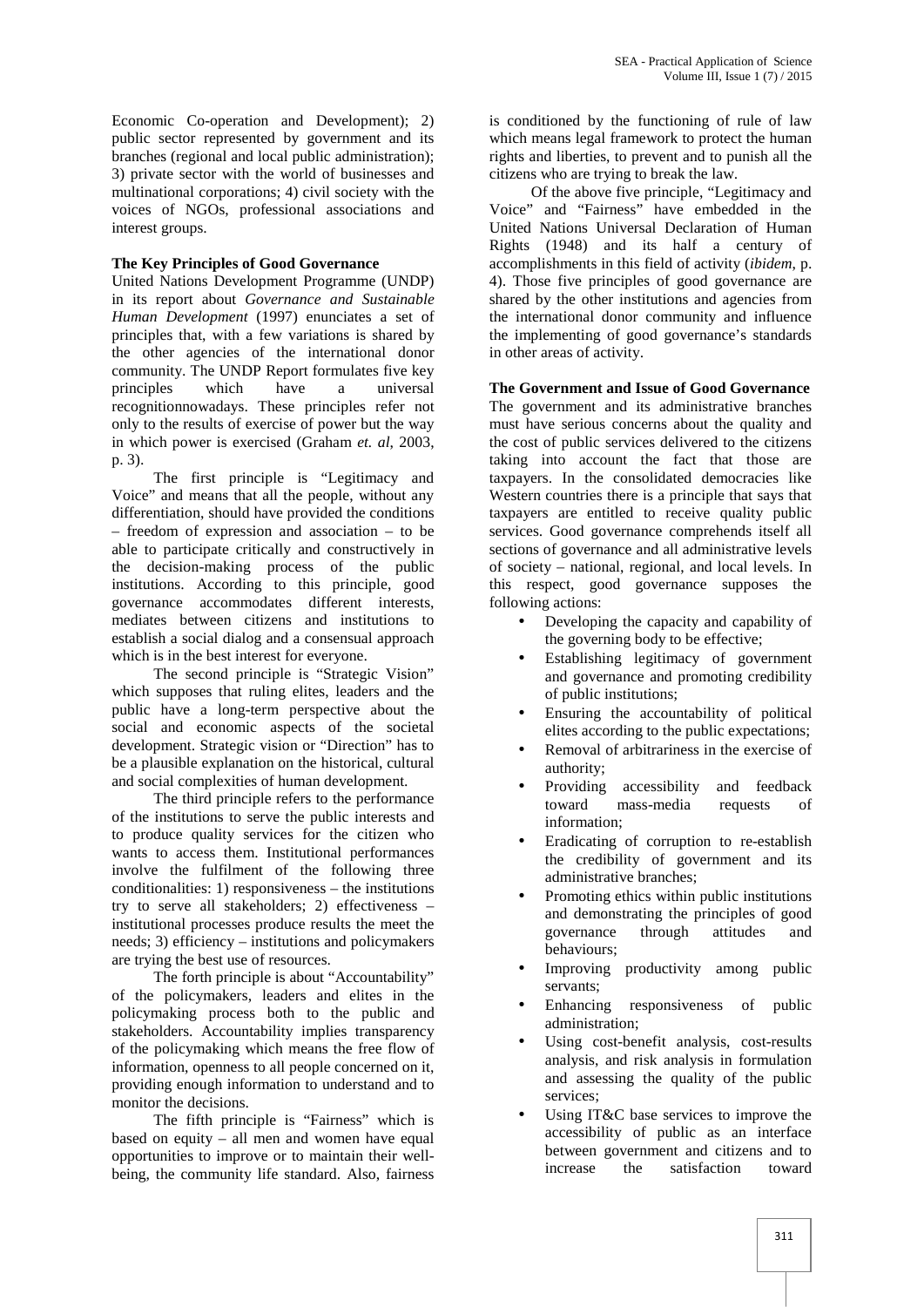governmental policies, programmes and other measures.

Good governance implies liberal democracy, competitive market economy, accountability of governmental elites, public official and policymakers, competence of government to make policies as a response to the social and economic problems of citizens, deliver public services according to people's expectations, to have respect for the human rights, ensure the independence of justice, and protect the rule of law.

#### **The Private Sector and the Good Governance**

The governance of the private sector (business and corporate) depends on the political and legal society framework. It is a significant difference to do business in a country with a democratic regime and competitive market economy in comparison with doing business in a country with an authoritarian regime and centralized economy.In this respect, the Organization for Economic Cooperation and Development (OECD) released a corporate governance framework to provide guidance and suggestions for corporations, investors, banks, multinational companies that play an important role not only in society but in the global community.

According to OECD's vision, "corporate governance is one key element in improving economic efficiency and growth as well as enhancing investor confidence. Corporate governance involves a set of relationships between a company's management, its board, its stakeholders and other stakeholder" (*OECD Principles of Good Governance*, 2004). The OECD's principles of good corporate governance are the following:

- Good corporate governance (GCG) should contribute to the development and improvement of a competitive market economy, and be consistent with the rule of law and clearly articulate with the regulatory public authorities that are enforced to apply the law (*ibidem*, p. 17);
- GCG has to provide a framework in which shareholders have to participate in the general meetings of the company, to obtain relevant information about the strategic decisions, to elect or to remove members of the company board when they disagree with the strategy, projects or outcomes, and to share the profits of the company or to decide how to invest their profits (*ibidem*, p. 18);
- GCG implies equitable treatment of all shareholders, including minority and foreign shareholders, and establishing the role of stakeholders in creating wealth, jobs, and sustainability of the financial sound enterprises (*ibidem*, pp. 20-21);
- GCG should ensure that timely and accurate disclosure is made on all material matters regarding the company, including financial situation, performance, ownerships, economic outcomes (*ibidem*, p. 22);
- GCG provides the strategic guidance of the company, effective monitoring of the management of the board, and the accountability of the board to the shareholders, stakeholders, industry in which it works, and for the environment society that may be affected by the activity of the company.

Good governance is used within the business sector to evaluate and to improve the financial performances and social corporate activity of the companies that are playing a key role in society.

#### **The Civil Society and the Good Governance**

In the democratic countries, civil society, also known as non-governmental or voluntary organizations, plays a key role in the policymaking process. The NGOs are part of the social dialogue and public consultations engaged by the government and the governors.

Good governance implies transparency and participation of all major actors in strategic decision-making. Nowadays, the consultation of the social actors – business, labour,  $NGOs - is$ considered a prerequisite for democratic governance.

In the last decades, civil society organizations have become more and more aware of their potential in the policy process. In addition, the government understands that involvement of NGOs in policymaking brings responsiveness, efficiency, ethics, and sustainability for society and environment. NGOs have a direct contact with the community through which they are able to mobilize local resources necessary for policy implementing. In partnership with NGOs, the government is able to access an informal network of networks in getting public support for policy in crisis situations.

The principles of good governance of civil society and NGOs do not differ too much from those mentioned above. The Australian Institute of Company Directors elaborated in 2013a paper – *Good Governance Principles and Guidance for Non-for-Profit Organisation* (NfPO) – that comprises ten key principles available for civil society organizations in implementing good governance, starting with the boards and ending with the stakeholders:

- There should be clarity regarding individual director responsibilities, organizational expectations of directors and the role of the board.
- A board needs to have the right group of people, having particular regard to each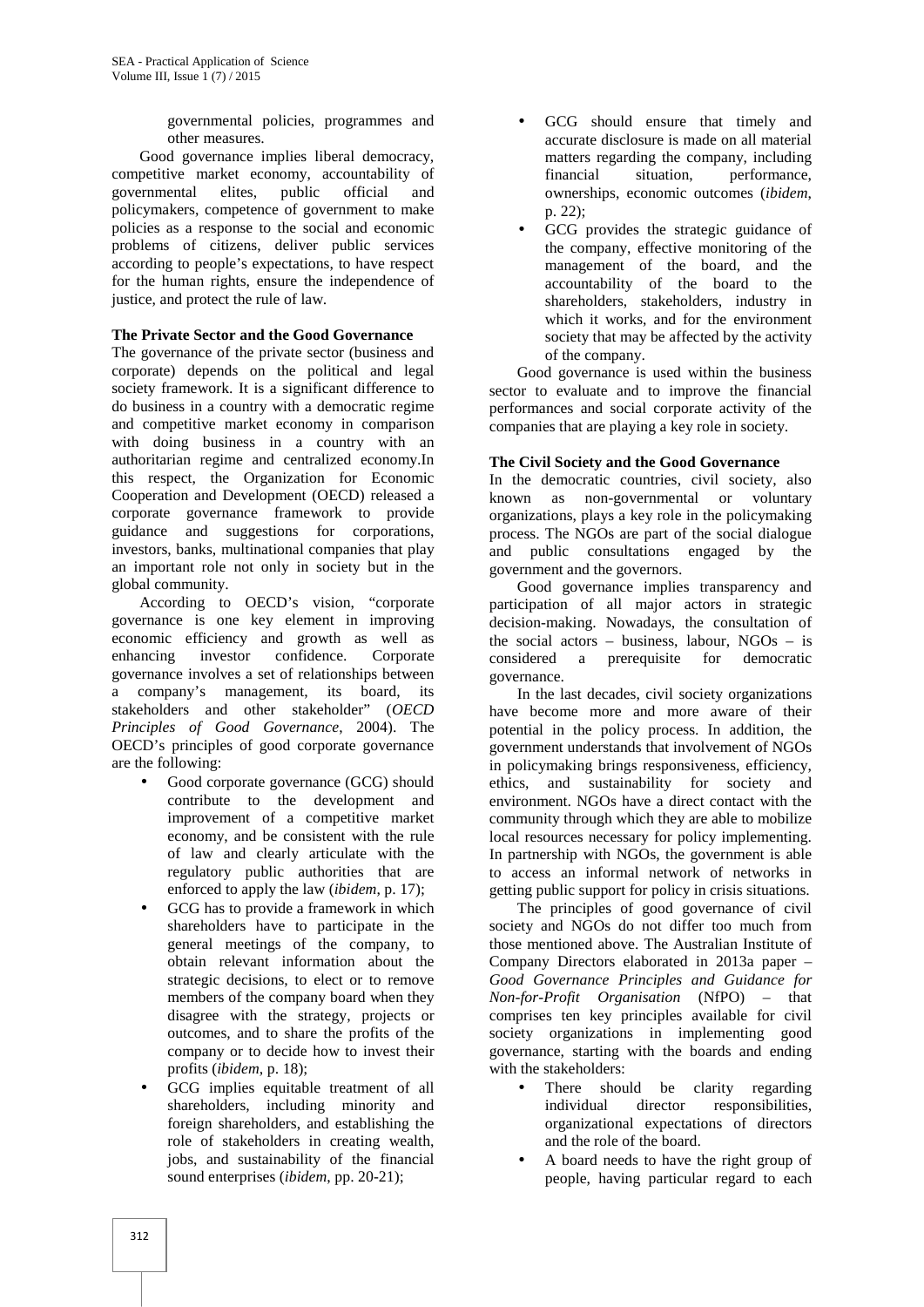individual's background, skills and experience, and how the addition of an individual builds the collective capability and effective functioning of the board.

- The board must play an important role in setting the vision, purpose and strategies of the organization, helping the<br>organization understand these and organization adapting the direction or plans as appropriate.
- By putting in place an appropriate system of risk oversight and internal controls, the boards can help increase the likelihood that their organization will deliver on its purpose.
- The degree to which an organization is working oriented to aimscan be difficult to assess, but this can be aided by the board determining and assessing the appropriate performance categories and indicators for the organization.
- A board's effectiveness may be enhanced through: careful forward planning of board-related activities; board meetings being run in an efficient manner; regular assessments of board performance; having a board succession plan; and the effective use of sub-committees, where appropriate.
- The board has to implement a system in which there is a flow of information to the board that aids decision-making. The system must provide transparency and accountability to external stakeholders. The integrity of financial statements and other key information is safeguarded.
- The board should assume a special task in enhancing the capacity and capabilities of the organization it serves.
- The board has the mission to implement ethical and responsible decision-making throughout the organization.
- The board helps an organization to engage effectively with stakeholders.

In any approach of the good governance for the non-profit sector, the emphasis is on the role and responsibilities of the board members, executive director, and every staff leader in finding the most appropriate ways to strengthen effectiveness and efficiencies of internal working procedures, to promote ethical standards within community, to Paul provide information to the public's request, to have a strong financial oversight, and to be accountable for the fundraising process.

#### **The Descriptive Dimensions of Good Governance**

Good governance is not only a collection of principles, norms, values that regulate a certain field of activity as international development community, national government, corporate sector or non-profit sector. As it was mentioned before, good governance has both a normative and a descriptive dimension.

The descriptive dimension is referring to the different forms of policies and regulations that are not implemented exclusively by the national government but through network of networks at the following organizational levels: supranational, national, regional, and local. The interplay of these levels has been grasped by the term "multi-level governance" while the increasing number of the political, social, and economical actors involved in the policymaking process has been labelled "overcrowded policy making" (Mokre, M, and Riekmann, S.P., 2006). Moreover, the descriptive dimension includes even a practical application of the principles of good governance.

In the paper *A System Theory of Good Governance* (2013), Henrik Bang and Anders Esmark propose a reintroduction of macro sociology and revised analysis of the political system and current ways of governance. Complementary, they suggest an alternative analysis of the relations between power and freedom involved in good governance. In their paper, the notion of good governance does not refer to a scientific theory of governance or governance as academic research, but to an empirically observable politico-administrative way of public policymaking. "Providing some empirical parameters to good governance may still prove enough of a challenge, given that we are dealing with a complex or even heterogeneous phenomenon which can be observed in and across variety of different dimensions, levels, territories, institutions and policies" (Bang, Esmark, 2013, p.  $2)$ 

In concordance with the vision of the two authors, the descriptive approach of good governance combines two variables 1) the type of action areas (security, political-administrative, social, and economic) and 2) type of intervention (supranational, national, regional or local). The table no. 1 synthesizes the empirical parameters resulting from the crossing of two variables.

Another way to discuss about the descriptive dimension is to gather all the practical applications of good governance. In his paper *Good Governance: condition or goal? European Donors and the Discussion on Good Governance* (2002), summarizes seven good governance's application forms: criterion, objective, instrument, dialogue, capacity building, institutional building and sanctions. At the beginning, good governance was used as a "criterion" to initiate aid relations or to change the "content" of relations between international donor community and developing countries.

After the breakdown of communist regimes in Eastern and Central Europe a lot of international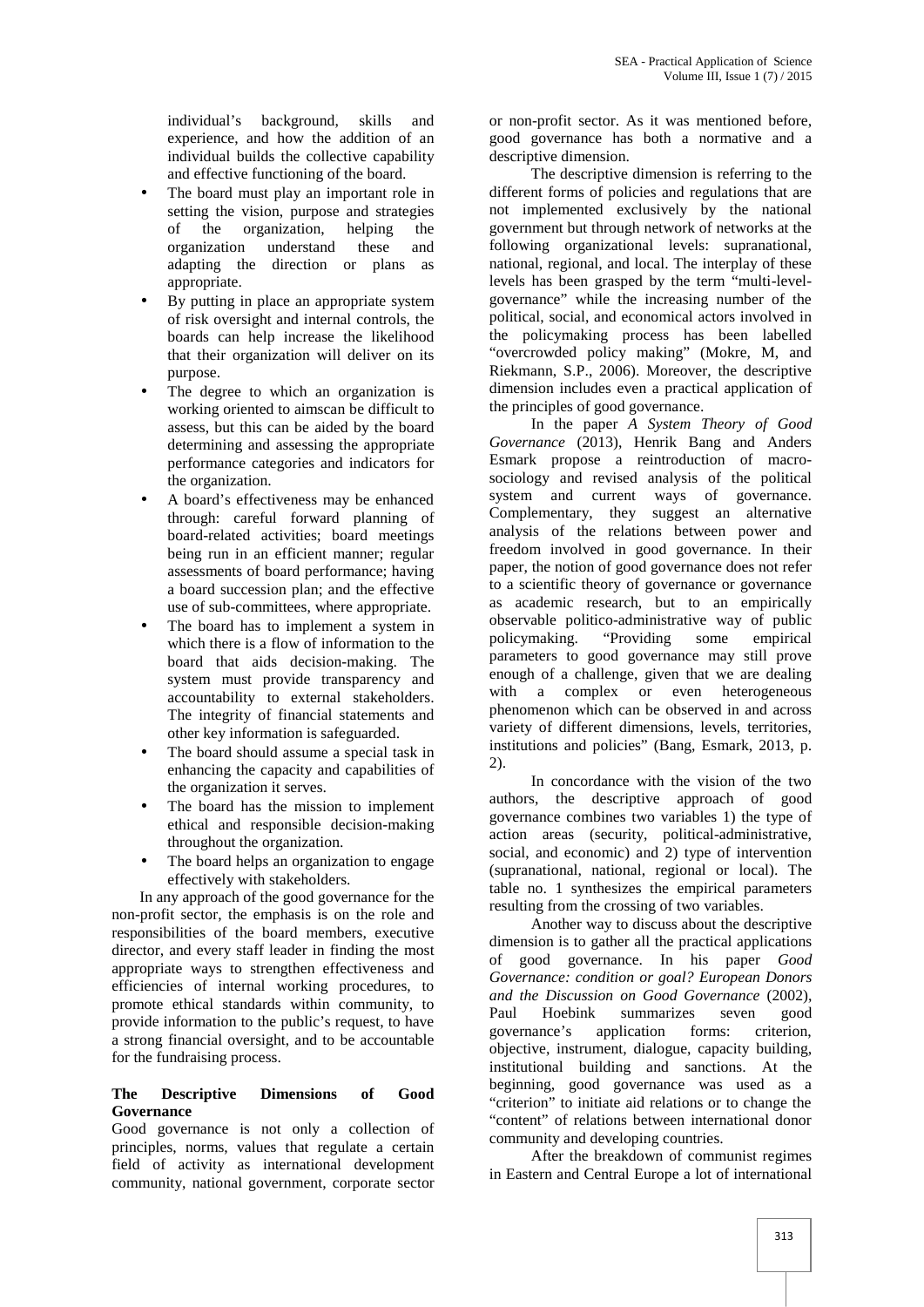NGOs were involved in the social support programme dedicated to the vulnerable as children from the centralized care institutions in Romania in the 1990s. Another use of good governance is as an "objective" in strengthening democratization process, civil society, and in the transformation of the economies in ECE toward capitalist market economy model.

#### **Conclusions**

One of the basic applications of the good governance is to promote economic growth and to eradicate poverty. In this respect, good governance was used as an "instrument" by the international development community in supporting economic reform in countries affected by poverty. International agencies (BM, IMF, and UNDP) put pressure on the governments of the developing countries to promote structural reforms with the purpose of increasing the economic performances and to reduce the poverty among their citizens.

Good governance is an instrument of dialog between the international donors and developing countries that need financial aid. In the dialog engaged with the countries that request financial aid, IMF's purpose is to improve the management of the public resources, to restructure the state owned companies that have losses or are so-called "black holes" in the state budget, to maintain a transparent and stable economic and regulatory environment leading to efficient private sector activities, ensuring macro-economic equilibrium by the control of budget expenditures, low level of inflation and reducing the budget deficit.

Another practical application of good governance is "capacity building" and "institutional building". On the one hand, capacity building means to provide training, education and know how for governmental agencies and non-profit organizations that are working to improve the situation of disadvantaged groups as institutionalized children, abused women, and ethnic minorities etc. On the other hand, "institutional building" means to provide technical assistance, counselling and twinning programs for the national governments to improve theirs administrative capacity, to build "crucial state organizations", to promote decentralization and local autonomy.

Last but not least, good governance is used by international community as a "sanction" to stop or to reduce aid toward developing countries that do not comply with the terms of the agreement negotiated before receiving financial aid or other kind of foreign support. In addition, good governance is used as a management technique in micro social and economic policies. These techniques include, for example, Total Quality Management (TQM) such as the "Common

Assessment Framework" (CAF) implemented within administrations of the EU member states.

#### **Acknowledgements**

This paper is a result of a research made possible by the financial support of the Sectorial Operational Programme for Human Resources Development 2007-2013, co-financed by the European Social Fund, under the project POSDRU/159/1.5/S/132400 - "Young successful researchers – professional development in an international and interdisciplinary environment".

#### **References**

- [1] AUSTRALIAN INSTITUTE OF COMPANY DIRECTORS (2013). *Good Governance Principles for Non-For-Profit Oraganisation.* Sydney, http://www.companydirectors.com.au/~/media/ B42BD5B5CA1445F582BB96ADAC752325. ashx, accessed February 2015.
- [2] BANG, H., ESMARK, A., (2013). *A System Theory of Good Governance,* Paper prepared for ICPP. Grenoble: Panel 45/session 1, http://www.icpublicpolicy.org/IMG/pdf/panel\_ 45\_s1\_esmark.pdf, accessed March, 2015.
- [3] GRAHAM, J., AMOS, B., PLUMPTRE, T., (2003). *Principles for Good Governancee in the 21st Century.* Policy Brief no. 15. Ottawa: Institute on Governance.
- [4] HENRY, L. (1996). *Our Global Neighbourhood,* Report of the Commission on Global Governance. Oxford University Press.
- [5] HOEBINK, P. (2002). *Good Governance: condition or goal? European Donors and the Discussion on "Good Governance",* Paper for the 10th EADI General Conference'EU Enlargement in a Changing WorldChallenges for Development Co-operation in the 21st Century'. Ljubljana, 19-21 September 2002.
- [6] HOFFMAN, O. (1977). *Sistemeoperaţionaleconceptualeînsociologie*[C onceptual Operational System in Sociology]. Bucure ti: Editura tiin ific iEnciclopedic .
- [7] THE INDEPENDENT COMMISSION ON GOOD GOVERNANCE IN PUBLIC SERVICES (2004). *The Good Governance Standards for Public Services.* London Hackney Press Ltd.
- [8] KATZENSTEIN, P. (1996). *Introduction: alternative perspectives on national security,* in Katzenstein, P. (ed.), The Culture of National Security. New York: ColumbiaUniversity Press.
- [9] LAZARSFELD, P.(1968/1972). *De la concepte la indiciempirici*[From concepts to empirical indicators], înMetode itehnici de cercetareîn tiin elsociale [Methodes and Techniques for Social Sciences Research]. Bucure ti: CIDSP.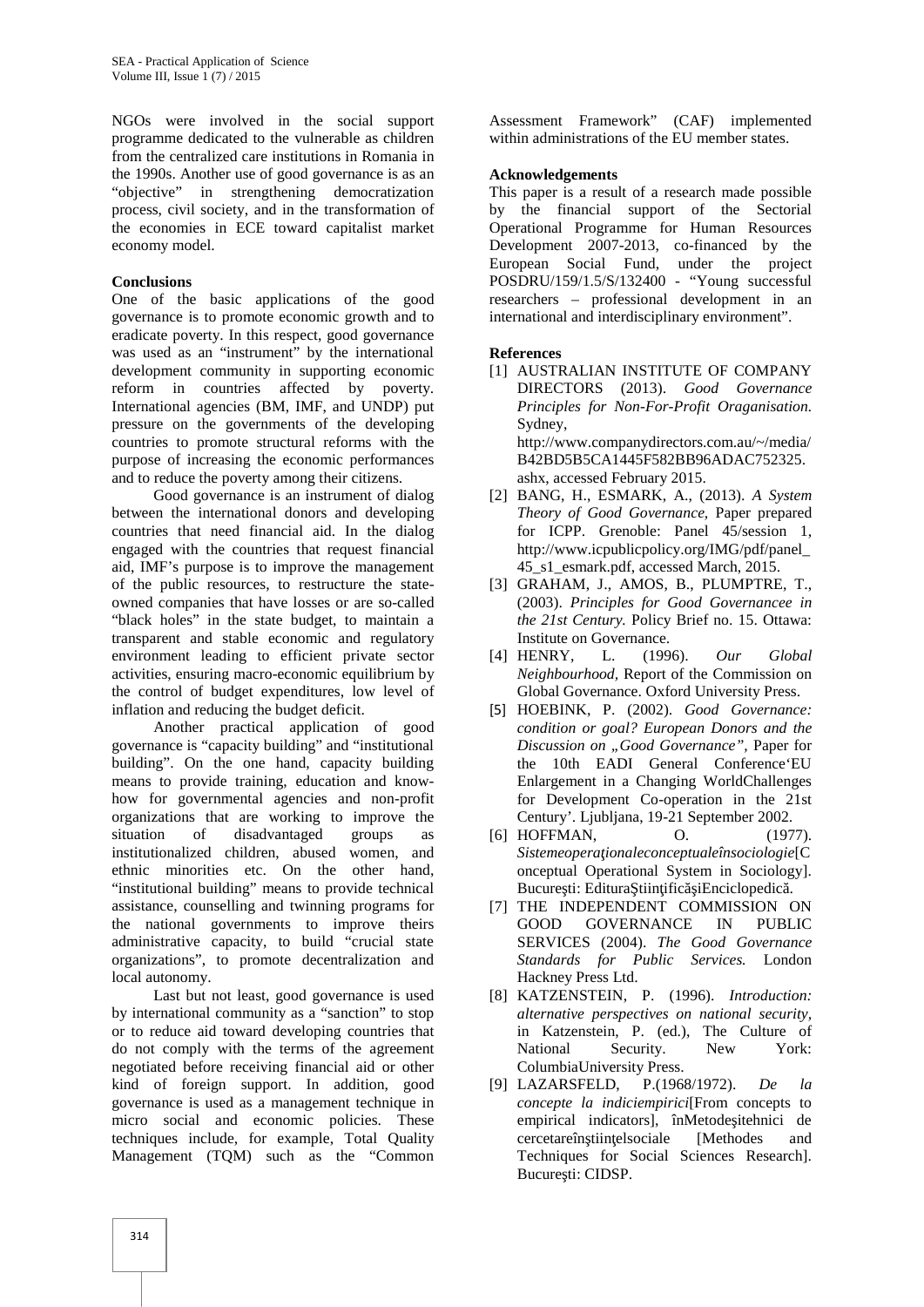- [10]MOCRE, M., RIEKMANN, S.P. (2006). *From Good Governance to Democratic Governance? A policy review of the first wave of European governance research*, Policy Synthesis of Research Results, Series no. 2: European Commission.
- [11]OECD (2004). *OECD Principles of Corporate Governance.* Paris.
- [12]UNDP (1997). *Human Development Report.* New York/Oxford: OxfordUniversity Press.

#### **Annexes**

- [13]WIENER, A. (2007). *The Dual Quality of Norms and Governance Beyond the State: Sociological and Normative Approaches to Interaction,* in Critical Review of International Social and Political Philosophy, No.1, 47-69, March 2007.
- [14]WORLD BANK (1989). *Sub-Saharan Africa, From Crisis to Sustainable Growth, A Long Term Perspective Study*. Washington: The World Bank.

| Table no. 1. The Normative Dimension of Good Governance |  |  |
|---------------------------------------------------------|--|--|
|---------------------------------------------------------|--|--|

| International                      | <b>Public Sector</b>                 | Private Sector                  | Civil Society/              |
|------------------------------------|--------------------------------------|---------------------------------|-----------------------------|
| Donor                              | (Government $&$                      | (Business & Corporate)          | NGOs                        |
| Community                          | Public Administration)               |                                 |                             |
| - legitimacy and voice;            | - legitimacy of government/          | - developing an effective       | - openness:                 |
| - strategic vision;                | democratic government;               | corporate good governance       | - accountability for        |
| - transparency;                    | - accountability of governmental     | framework:                      | beneficiaries, fundraisers, |
| - responsiveness;                  | elites and policymakers;             | - ensuring the rights of        | and community;              |
| - performance (effective $\&$      | - respect for human rights and       | shareholders and key            | - responsiveness;           |
| efficient);                        | Rule of Law:                         | ownership functions;            | - integrity;                |
| - accountability;                  | - effective and efficient public     | - equitable treatment of        | - social engagement;        |
| - fairness (equity and inclusion); | administration:                      | shareholders:                   | - fairness:                 |
| - follow the rule of law.          | -transparency in the decision-       | - efficiency and effectiveness; | - respect for the rule of   |
|                                    | making process;                      | - non-discrimination policy;    | law.                        |
|                                    | - social protection and inclusion of | - disclosure and transparency   |                             |
|                                    | the poor and vulnerable.             | of the decision-making.         |                             |

#### **Table no. 2. The Descriptive Dimension of Good Governance**

| Levels of<br>intervention | Security                                                                                                                                                                                                                                                                              | Political-administrative                                                                                                                                                                                                               | Social                                                                                                                                                                                                                                                                | Economic                                                                                                                                                                                                                                                                                          |
|---------------------------|---------------------------------------------------------------------------------------------------------------------------------------------------------------------------------------------------------------------------------------------------------------------------------------|----------------------------------------------------------------------------------------------------------------------------------------------------------------------------------------------------------------------------------------|-----------------------------------------------------------------------------------------------------------------------------------------------------------------------------------------------------------------------------------------------------------------------|---------------------------------------------------------------------------------------------------------------------------------------------------------------------------------------------------------------------------------------------------------------------------------------------------|
| Supranational<br>(global) | - International policies<br>and mechanism of the<br>pre & post-conflict<br>management.                                                                                                                                                                                                | - Improving governance<br>through foreign policy:<br>intergovernmental and<br>output-oriented and<br>transnational and output-<br>oriented.                                                                                            | - Universal respect for<br>human rights and<br>individual liberties;<br>- Poverty eradication<br>policies.                                                                                                                                                            | - Open trade regimes and<br>competitive market economies;<br>- Trade liberalization;<br>- Elimination of direct credit<br>allocation:<br>- Fiscal discipline;<br>- Low inflation rates;<br>- Reducing budgetary deficit.                                                                          |
| National                  | - Democratic control<br>of security and army<br>forces:<br>- Personal security of<br>citizens:<br>- Independence of<br>justice and effective<br>and efficient anti-<br>corruptions measures;<br>- Policies and<br>functional institutions<br>for fighting against<br>organized crime. | - Free elections:<br>- Peaceful competition for<br>political power;<br>- Representative legislature<br>for society;<br>- Democratic governance;<br>- Consensually political elites;<br>- Accountability of the<br>governmental elites. | - Freedom of<br>expression;<br>- Freedom of<br>association;<br>- Non-discrimination<br>and inclusion policies;<br>- Social policies for<br>poor and vulnerable;<br>- Promoting social<br>dialog between public<br>officials and labours or<br>other interests groups. | - Functional and competitive<br>market economy;<br>- Economic growth policies;<br>- Government's respect for the<br>property right;<br>-. Public consultation of the<br>private sector;<br>- Equal treatment for all<br>companies;<br>- Regulation of the public sector<br>in the public interest |
| Regional<br>and local     | Effective and efficient<br>police forces to<br>prevent and to fight<br>against breakdown of<br>law.                                                                                                                                                                                   | - Administrative<br>decentralization;<br>- Regional and local<br>autonomy;<br>- Subsidiarity;<br>- Clear decision making<br>process:<br>- Providing quality public<br>services:<br>- Public consultation with<br>social actors.        | - Consultation with the<br>non-profit sector (local<br>$NGOs$ :<br>- Public-private<br>partnership in<br>developing the social<br>programs and<br>intervention projects;<br>- Involving local<br>stakeholders.                                                        | - Best use of regional and local<br>resources;<br>- Financial autonomy;<br>- Protection of the environment:<br>- Sustainable economic<br>programs forward the interest of<br>the regional and local<br>communities.                                                                               |